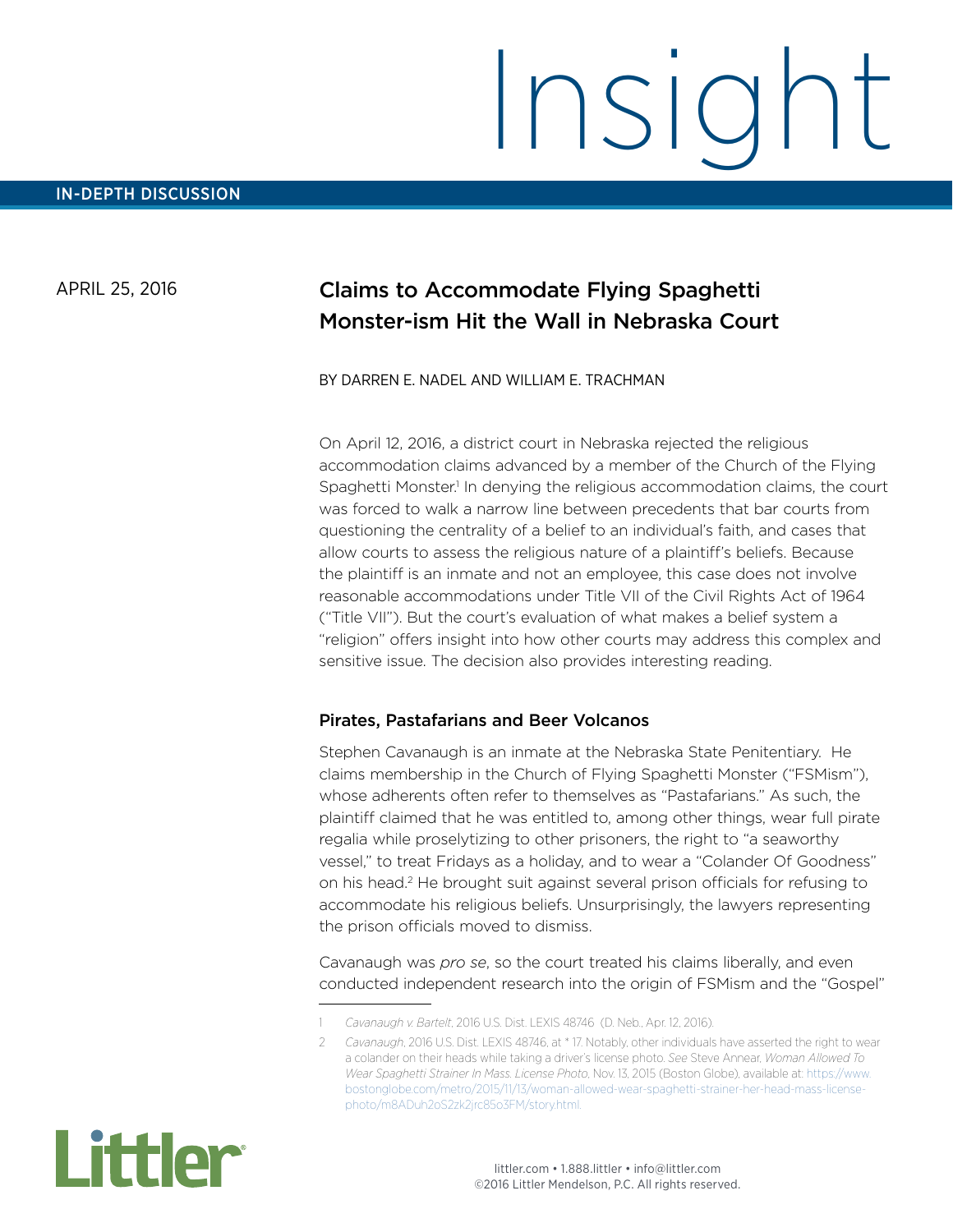of the Flying Spaghetti Monster. Cavanaugh brought his claims under the Free Exercise Clause and the Equal Protection Clause of the U.S. Constitution, as well as the Nebraska State Constitution. Additionally, the court treated the plaintiff's claims as arising under the Religious Land Use and Institutionalized Persons Act (RLUIPA).<sup>3</sup> That statute allows a prisoner to seek an exemption from prison rules in the case of a substantial burden on the exercise of his/her religion.

After a review of the Gospel and other sources, the court found that FSMism originated as a response to intelligent design theory, arguing that it is just as likely that God set the universe in motion as did a great Flying Spaghetti Monster.4

FSMism also has other humorous components that resemble religious practices and beliefs at first glance:

There are those who love the worship service, which is conducted in Pirate-Speak and attended by congregants in dashing buccaneer garb. Still others are drawn to the Church's flimsy moral standards, religious holidays every Friday, and the fact that Pastafarian Heaven is way cooler. Does your Heaven have a Stripper Factory and a Beer Volcano? Intelligent Design has finally met its match—and it has nothing to do with apes or the Olive Garden of Eden.<sup>5</sup>

The court took judicial notice of FSMism's texts, since Cavanaugh referred to them in his Complaint and because the contents of the documents were capable of verification. The court viewed judicial notice of the FSM Gospel as "as effectively the same as taking judicial notice of the Bible."

### How Much Can Courts Question Religious Beliefs?

Faced with the professed beliefs of a Pastafarian, what was the court to do? Courts are generally unwilling to question the importance or centrality of an individual's religious beliefs to their faith. Moreover, a court "must not presume to determine the plausibility of a religious claim." And while there is no prohibition against courts inquiring into whether an individual's beliefs are sincerely held, courts are often reluctant to do so.<sup>6</sup>

On the other hand, courts have expressed some willingness to question whether an individual's beliefs are of a "religious" nature. In *Cavanaugh*, for instance, the court purported to walk this careful line by stating that "an asserted belief might be so bizarre, so clearly non-religious in motivation, as not to be entitled to protection." As examples, the court cited to cases involving the "Church of Cognizance" and the "Church of Marijuana."

As the court acknowledged, this approach necessarily disadvantages unfamiliar or new religions with which judges lack experience or knowledge.<sup>7</sup> But this is simply a consequence, argued the court, of favoring "religious" beliefs over non-religious beliefs, as both RLUIPA and the Free Exercise Clause do. Thus, the court held that with respect to FSMism, prison officials could "appropriately question whether a prisoner's religiosity, asserted as the basis for a requested accommodation, is authentic."

<sup>3</sup> 42 U.S.C. § 2000cc, et seq.

<sup>4</sup> *Cavanaugh*, 2016 U.S. Dist. LEXIS 48746, at \*6 ("Can I get a 'Ramen' from the congregation?! Behold the Church of the Flying Spaghetti Monster (FSM), today's fastest-growing carbohydrate-based religion. … (fact: Humans share 95 of their DNA with chimpanzees, but they share 99.9 percent with Pirates!).") (internal quotation marks omitted).

<sup>5</sup> *Id*. at \*7 (original emphasis).

<sup>6</sup> *But see e.g., EEOC v. Union Independiente de la Autoridad de Acueductos y Alcantarillados de Puerto Rico,* 279 F.3d 49 (1st Cir. 2002) (union raised issues about sincerity of plaintiff's beliefs by pointing out inconsistent behavior).

<sup>7</sup> *Cavanaugh*, 2016 U.S. Dist. LEXIS 48746, at \*13 ("The Court is well-aware of the risks of such an endeavor: it might be too restrictive, and unduly exclusive of new religions that do not fit the criteria derived from known religious beliefs.")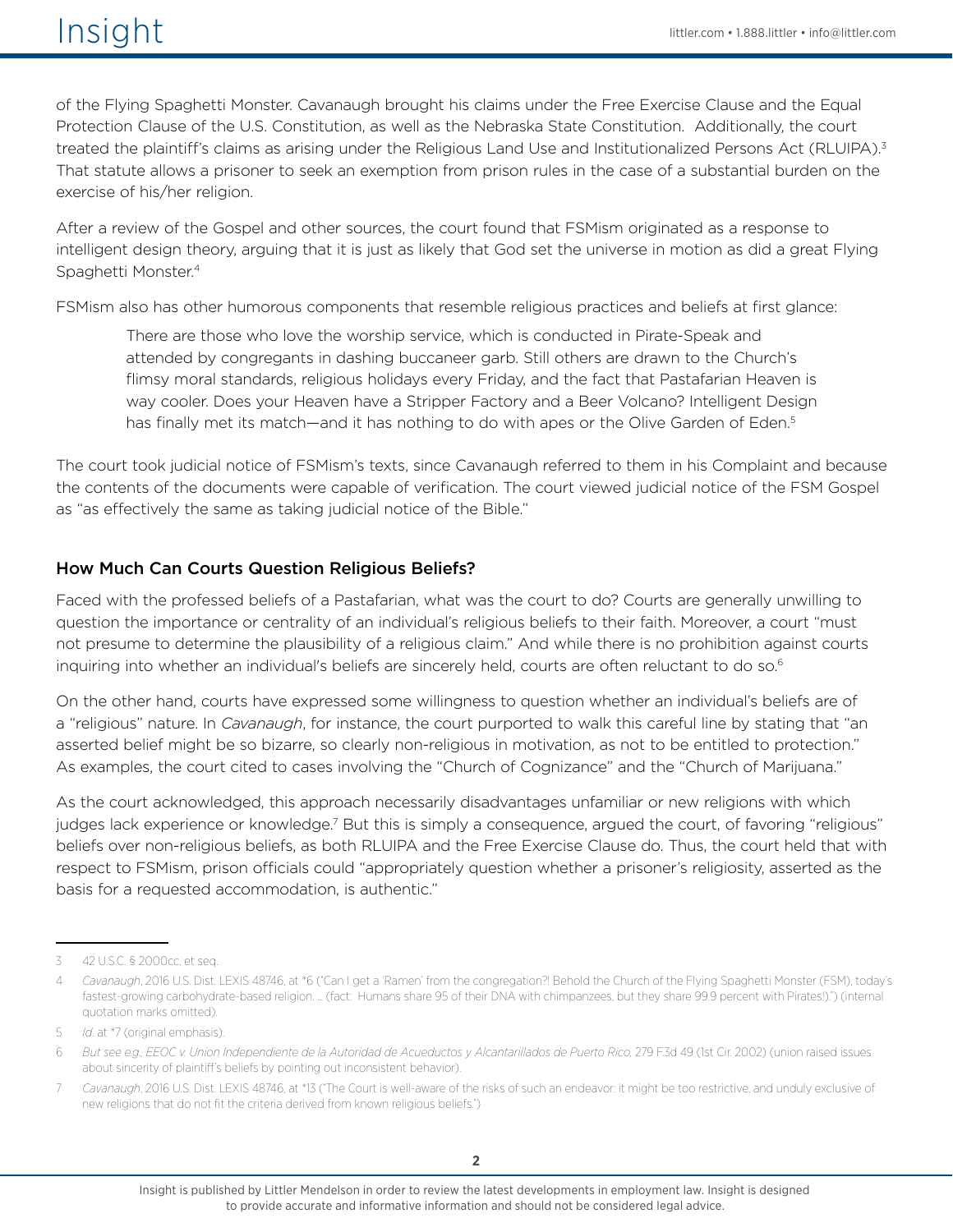# What is a Religion?

Confronted with a plaintiff who purported to espouse sincerely held beliefs about a Flying Spaghetti Monster, the court had to offer a basic outline of what it means to have beliefs that are of a "religious" nature:

First, a religion addresses fundamental and ultimate questions having to do with deep and imponderable matters. Second, a religion is comprehensive in nature; it consists of a belief-system as opposed to an isolated teaching. Third, a religion often can be recognized by the presence of certain formal and external signs.<sup>8</sup>

The court acknowledged, however, that FSMism presents unique challenges under existing jurisprudence. It noted that "propositions from existing case law are not particularly well-suited for such a situation, because they developed to address more ad hoc creeds, not a comprehensive but plainly satirical doctrine."

Citing other cases, the court described beliefs about "deep and imponderable" ideas that typically indicated religiosity: beliefs about (1) existential matters, like humankind's sense of being; (2) teleological matters, such as humankind's purpose in life; and (3) cosmological matters, such as humankind's place in the universe.

The court rejected the idea that FSMism is a religion because the beliefs associated with it fall outside of these realms. Instead, the court held that FSMism is simply "a satirical rejoinder to a certain strain of religious argument." Indeed, the court questioned the seriousness of the basic tenets of the Church's doctrine, holding that it would not take FSMism's "Gospel" in a literal fashion, when it was clearly meant to satirize other religious beliefs.9 And while the court was quick to argue that it was not questioning the "validity" of the plaintiff's beliefs, this did not mean that it needed to treat FSMism as a genuine religion.10

### RLUIPA and Substantial Burdens

The U.S. Supreme Court recently addressed religious burdens in the context of private employers and the Affordable Care Act's birth control mandate.<sup>11</sup> Like the Religious Freedom Restoration Act (RFRA) statute that is invoked as part of this discussion, RLUIPA protects certain religious beliefs that are affected by generally applicable laws. Specifically, RLUIPA provides that in a program that receives federal financial assistance:

No government shall impose a substantial burden on the religious exercise of a person residing in or confined to an institution…even if the burden results from a rule of general applicability, unless the government demonstrates that imposition of the burden on that person—

- (1) is in furtherance of a compelling governmental interest; and
- (2) is the least restrictive means of furthering that compelling governmental interest.<sup>12</sup>

<sup>8</sup> *Id*. at \*15.

<sup>9</sup> *Id.* at \*17 ("But to read the FSM Gospel literally would be to misrepresent it—and, indeed, to do it a disservice in the process. That would present the FSM Gospel as precisely the sort of Fundamentalist dogma that it was meant to rebut.").

<sup>10</sup> *Id.* at \*17 ("It is no more tenable to read the FSM Gospel as proselytizing for supernatural spaghetti than to read Jonathan Swift's 'Modest Proposal' as advocating cannibalism.")

<sup>11</sup> *See* Visconti, Nadel, and Trachman, *[Supreme Court Rules in Favor of Hobby Lobby, Opens Door to Religious Objections to Statutes Covering Employers](http://www.littler.com/supreme-court-rules-favor-hobby-lobby-opens-door-religious-objections-statutes-covering-employers-1)*, Littler Insight (July 7, 2014).

<sup>12</sup> 42 U.S.C. § 2000cc-1(a).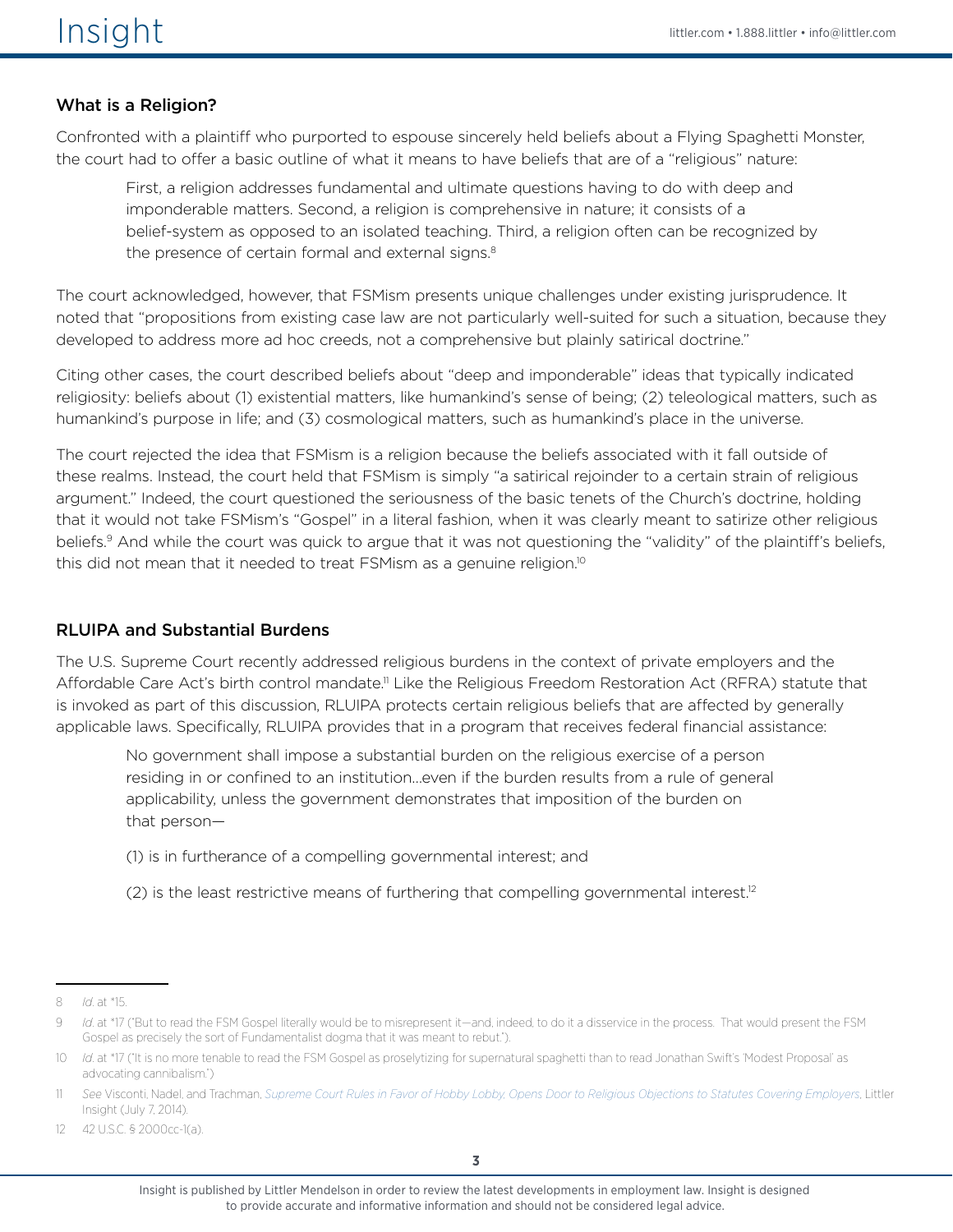# $\sqrt{151}$   $\sqrt{151}$   $\sqrt{151}$   $\sqrt{151}$   $\sqrt{151}$   $\sqrt{151}$   $\sqrt{151}$   $\sqrt{151}$   $\sqrt{151}$   $\sqrt{151}$   $\sqrt{151}$   $\sqrt{151}$   $\sqrt{151}$   $\sqrt{151}$   $\sqrt{151}$   $\sqrt{151}$   $\sqrt{151}$   $\sqrt{151}$   $\sqrt{151}$   $\sqrt{151}$   $\sqrt{151}$   $\sqrt{151}$

Strangely, the court in *Cavanaugh* addressed the question of "substantial burden" despite already having ruled that FSMism is not a religion. On the merits of the question, the court noted that denying Cavanaugh the right to wear pirate regalia and a colander on his head, among other things, might make it harder for Cavanaugh to practice FSMism, but determined that such burdens were not "substantial" ones. Cavanaugh, the court held, could still practice the fundamental tenets of FSMism, and he was not coerced into acting contrary to his beliefs.

Cavanaugh's poor pleading substantially affected the court's judgment on this question. The court held that although Cavanaugh might prefer to wear pirate garb and have other privileges, he had failed to explain why they were *necessary* to practice the "religion" of FSMism. It is unclear how the court would have ruled if the plaintiff had better articulated the reasons why religiously-mandated proselytizing required specific religious clothing.

#### What is the Relevance to Employment Issues?

In the wake of recent high-profile disputes over religious freedom in the contexts of birth control and LGBT rights, the likelihood is that employers will increasingly face challenges in responding to their employees' religious accommodation requests. Such claims may arise in the context of a federal or state RFRA statute, or under Title VII's religious accommodation provisions.

With respect to an RFRA claim, an individual may assert a religious objection to a neutral law. Under Title VII, employees may object on religious grounds to an employer's rules about scheduling, dress codes, or other relevant employee standards. As to these rules and standards, employers owe a duty to accommodate the religious practices of their employees, unless an accommodation would create an undue burden to the employer's business.<sup>13</sup>

In *Cavanaugh*, notably, it was individual prison officials—and not courts—who had to make the initial determination about whether or not Cavanaugh belonged to a "real" religion.<sup>14</sup> In other contexts, it will be employers and their counsel.

Like courts, employers should be cautious and thoughtful when questioning the merits of any particular religious accommodation claim, or trying to determine whether the employee's religious beliefs are sincerely held. However, employers should take a bit of comfort knowing that some courts may scrutinize employees' religious beliefs when evaluating accommodation requests.

#### Practical Considerations

In fiscal year 2015, individuals filed 3,502 charges of religious discrimination with the Equal Employment Opportunity Commission. Many of these claims allege an employer's failure to accommodate religious beliefs and practices.

While certainly not the norm, there are some employees who may demand religious accommodations to gain preferential treatment or parody religious accommodations generally. Determining which claims for

<sup>13</sup> *See* 42 U.S.C. § 2000e-2(j) (accommodation not required if it would cause an "undue hardship on the conduct of the employer's business."); see also *TWA v. Hardison*, 432 U.S. 63, 74 (1977) ("The intent and effect of this definition was to make it an unlawful employment practice under § 703(a)(1) for an employer not to make reasonable accommodations, short of undue hardship, for the religious practices of his employees and prospective employees.").

<sup>14</sup> *Cavanaugh*, 2016 U.S. Dist. LEXIS 48746, at \*6 ("[P]rison officials determined that FSMism was a parody religion.").